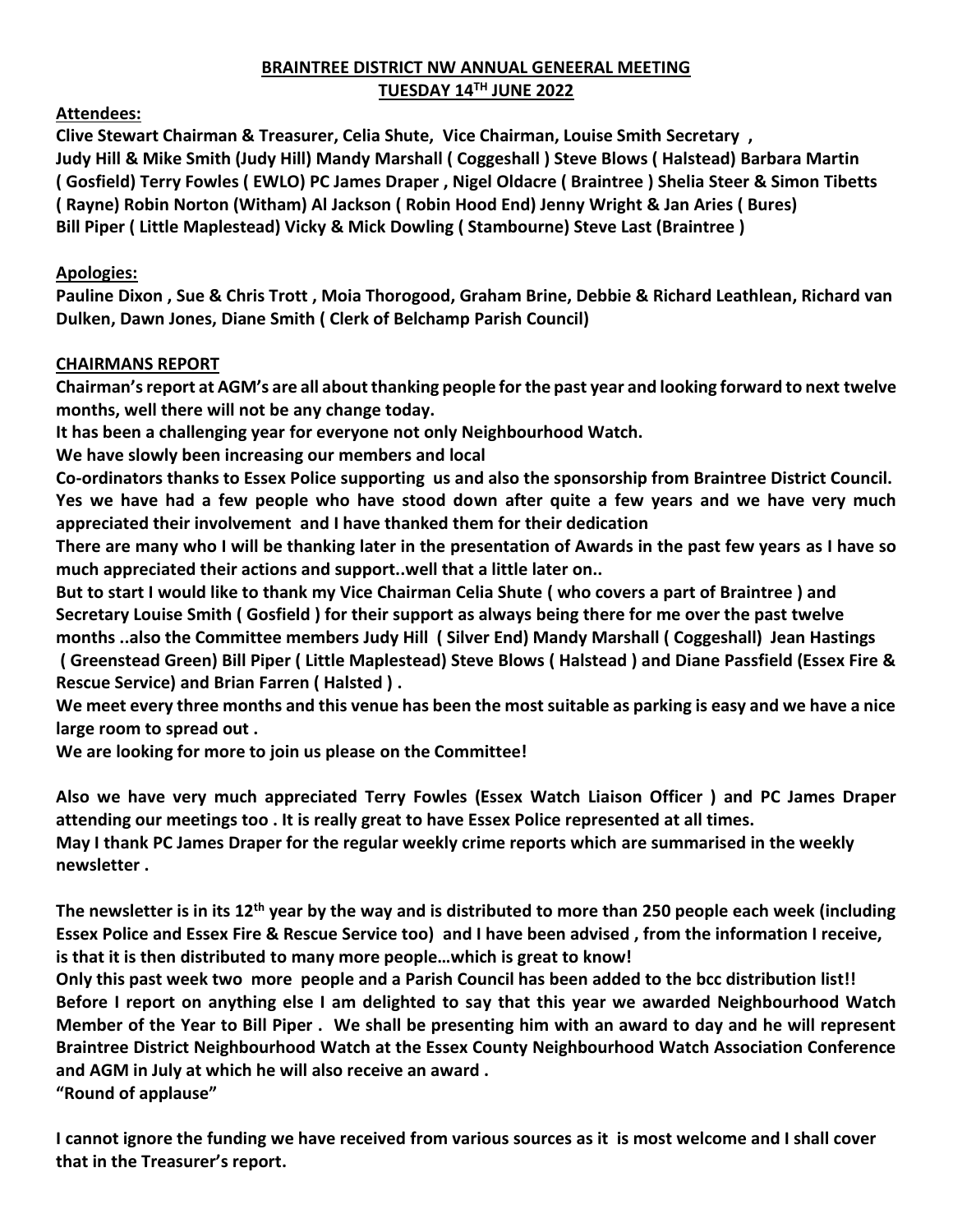**National Neighbourhood Watch.**

**Let me say that I thank them for their 10,000 window stickers every so often ( for Essex ) and also the cover under the Public Liability Insurance when out and about on Neighbourhood Watch matters.**

**One thing I feel I should mention is that often people do register with National Neighbourhood Watch directly , which they are fully entitled to do, of course, .and they will then receive a National NW newsletter and that is it but the newsletter covers what National NW do in the UK.**

**National Neighbourhood Watch never advise anyone information on local crimes or crime prevention advice from your local Police….. they do not even send anyone a window sticker!**

**We do in Braintree District Neighbourhood Watch that and even a lot more !!!**

**However when I see people who have registered on the National NW database and then I write to them with a welcoming email and introduce them to what we, in Braintree, do for Neighbourhood Watch..**

**Sadly though , very rarely, do I receive any response and as I have said on many occasions, what has NOT helped is that National NW refuse to tell anyone that if they are living in Essex ( eg Braintree ) and anyone wants to be part of their local NW schemes then their registration must be approved by the District Neighbourhood Watch Co-ordinator..**

**BUT National NW leave it to us to see the details on the database and then we must write to them.** 

**Of course this "refusal" by National NW is not very helpful and it really surprises me that they do not see that without their stating those "facts" that we may lose a little credibility.**

**So what happens next is that if I do not have any replies to my very nice emails then the person is left in cloud nine and probably thinks that Neighbourhood Watch is not very useful.**

**They then may decide to create a local scheme and want to be a Co-ordinator and that's when the trouble starts again as they have to be approved by ourselves here in Braintree.**

**These unapproved schemes never receive any funding or acceptance by Essex Police…so their "members" again do not think much of Neighbourhood Watch and this may affect the way people may think about when you discuss with them Neighbourhood Watch.**

**Well I have mentioned this so many times and I don't think that National NW really want to understand what it is like at grass roots level.**

**You may not remember but they did agree to say to those who register with them that they must make contact with ourselves some years ago but within months National NW changed their minds..so at times it is an uphill task.**

**One last thing on National Neighbourhood Watch ..as Chairman of ECNWA I have full access to the entire National NW database covering Essex and I can see database reports that it shows that only 3.4% of NW members registered on the ECNWA databases ( of which I have the numbers ) actually have registered with National NW .. that must prove something?**

**One last thing ..hot off the presses as you would say..National Neighbourhood Watch have created a Lottery as they need to raise funds and I have sent to many of you their email ..I have responded to National NW by saying that we in Essex do not think it is the best time as it will encourage gambling when many people finding their own money for day to day needs in these difficult . The reply I received was that that was their decision.**

**So please I need your help to mention to anyone who could be interested in being part of Neighbourhood Watch where you live..what YOU can provide and support them…**

**Advise them that we only distribute information from reliable sources eg Essex Police and those persons contact details on the local Neighbourhood Watch databases are private and only receive NW information.**

**Advise them that we do NOT promote businesses or services or even people's own personal activities eg raising funds for a charity…. as their contact details are covered under the Neighbourhood Watch Code of Ethics and of course The Data Protection Act.**

**Do say that being part of Neighbourhood Watch in Braintree District is FREE there are no subscriptions at any time!**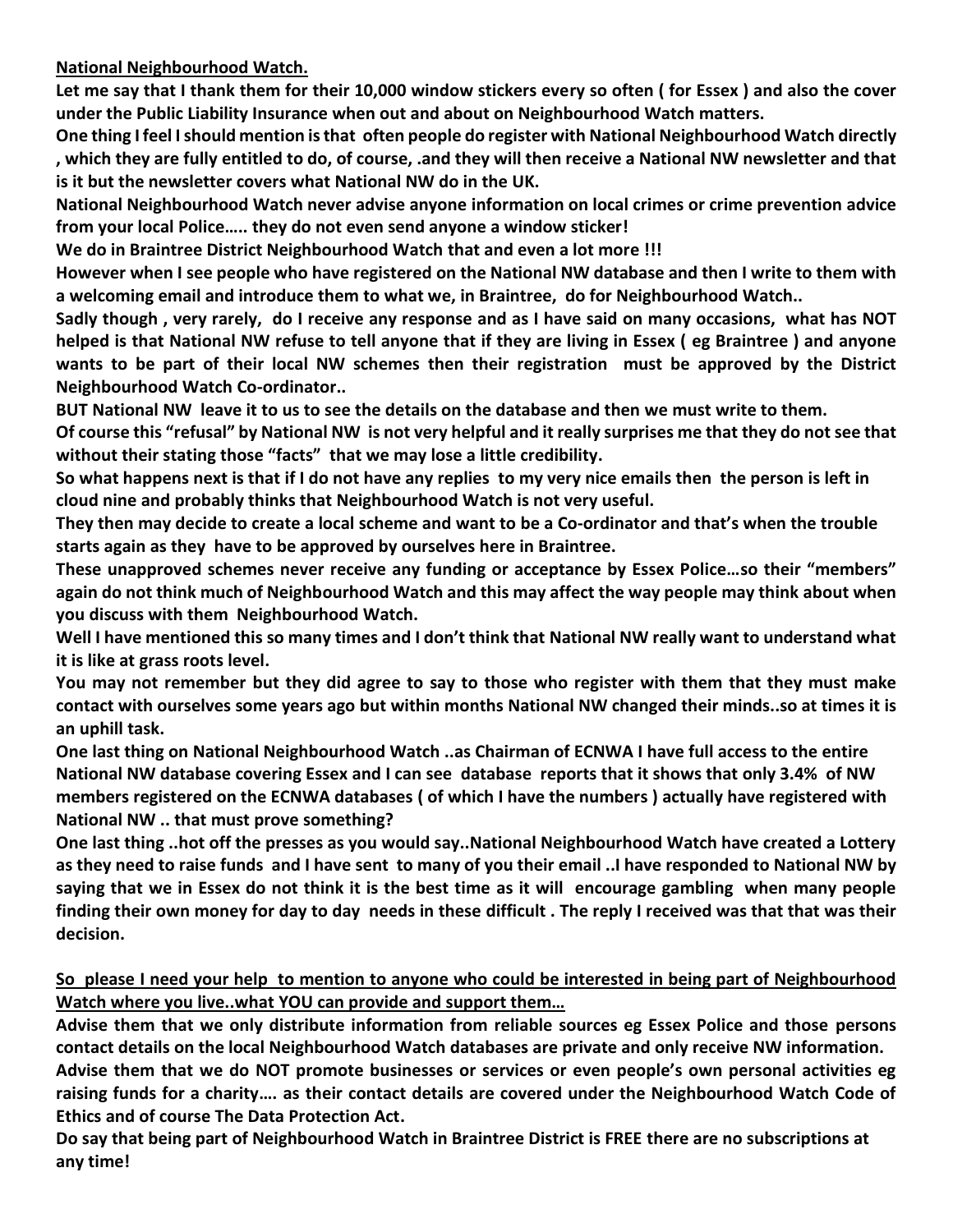**We have funding to purchase many items to help raise the profile of Neighbourhood Watch as you will see later..many are new to you and they are FREE.**

**What I so much appreciate is the way everyone can spare time to manage any Neighbourhood Watch activities, even if it is only five minutes a week, it really helps to reduce the opportunity of crime so please let all your members know that I thank each and everyone who are able to give some of their time to Neighbourhood Watch especially in their busy lives.**

**For instance Sheila Steer and Mandy Marshall managed a table and attended the Rayne Parish Council Open Day meeting which was a very long evening and I thanked them so much.**

**Celia Shute and I managed a table at the Braintree Town Hall in May from 09:00hrs to 14:00hrs and met a few people..and we hope to hear from them again as we gave out various information.**

**You may like to know that Braintree District Council are having a few more events coming up and then next one is 6th July in Halstead Library 09:30 to 14:00hrs including lunch I am looking for volunteers please.**

**Sadly I am not available as I am a Presiding Officer in an Polling Station in Little Cornard for the Thursday and I have to keep clear the day before should there be an emergency.**

**In the next month or so I know that Jenny Wright is managing a Neighbourhood Watch table at a local event and I have packed up a few items for her to display and even give away.**

**You may like to know that in the past year I have been interviewed by The Daily Mail and also regularly by BBC Radio Essex.**

**Only the other day BBC Radio Essex asked me if I was available to be interviewed for the next day as they wanted to know what Neighbourhood Watch in Essex was doing to celebrate Neighbourhood Watch's 40th Anniversary in the Neighbourhood Watch week. I advised them that in Essex we were not promoting any Neighbourhood Watch in that week as in fact it was the same week as The Queen's Platinum Jubilee and I informed BBC Radio Essex that in January I wrote to National Neighbourhood Watch and requested them that they brought the Neighbourhood Watch week forward or put it back a week but they refused.. BBC Radio Essex said "Well ….we will be in touch".**

**So finally today is an Annual General Meeting and as we know we are supported by Essex Police, The Office of Police Fire & Crime Commissioner, Essex Fire & Rescue Service , Victim Support and may other organisations and this is very much appreciated by us all!!!**

**We have a big challenge ahead for 2022 to 2023 and as most of you will know my proposal to Essex County Neighbourhood Watch Association was approved in that we should reach out to more people to be part of Neighbourhood Watch .** 

**YES to everyone whether they may be hard of hearing, visually impaired or deaf/blind and to those who may find communication difficult we are here to give them Neighbourhood Watch information in a format that is helpful to them so that they can know what we do to keep our communities safe.**

**A good example is an App called Transcribe Live which is brilliant ( it is free) and I can show this to you all later..**

**May I thank Louise for organising the refreshments for today** 

**So thank you for your time today …and I look forward to discussing the items on the table later!!**

# **Treasurer's report**

**Audited accounts were distributed on the day and Clive Stewart said that his main objective was always to ensure that income exceeded expenditure in the year which was achieved. We are very grateful to all those organisations who made contributions.**